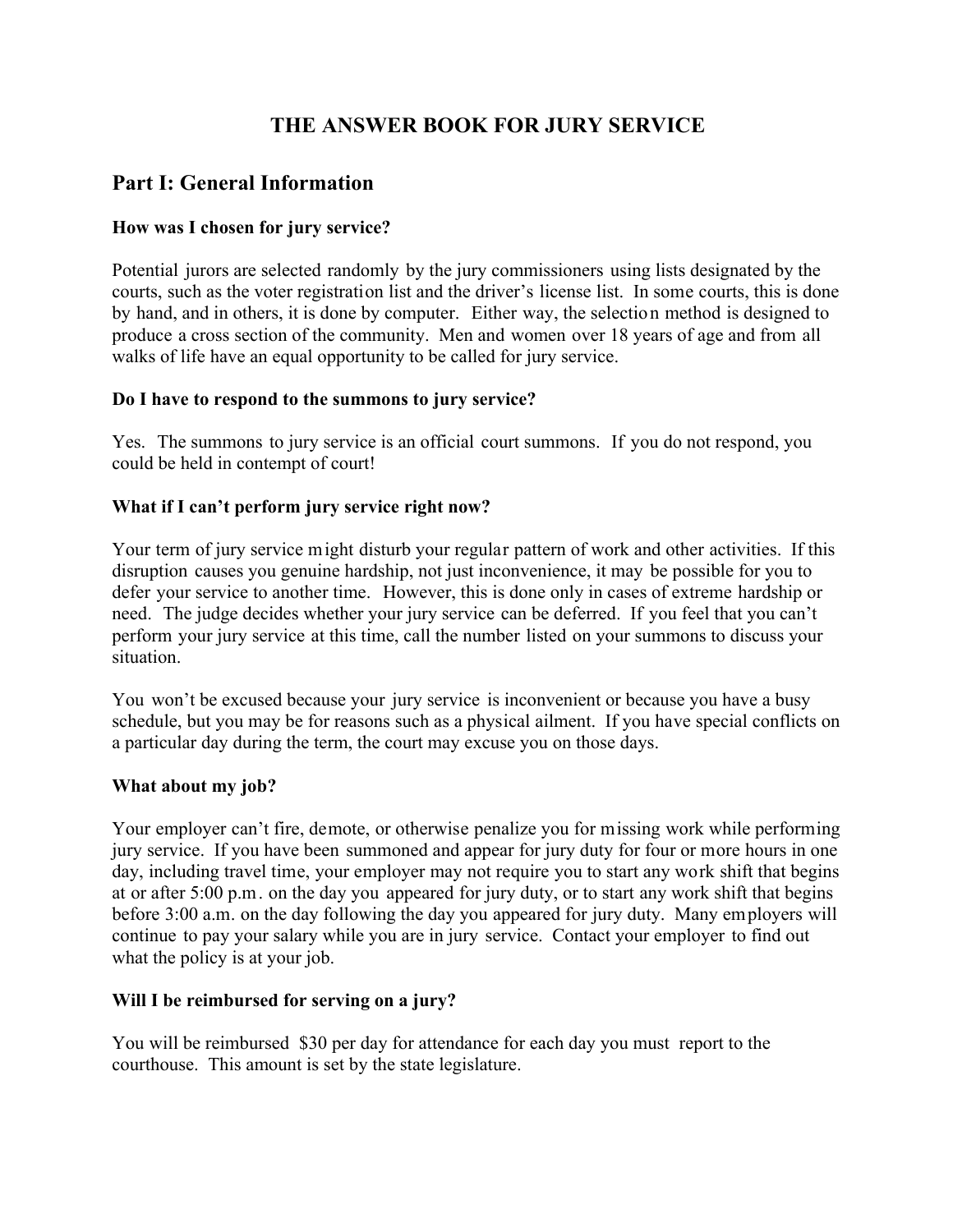#### **How long will I be in jury service?**

Jurors serve for one term of court. Depending on where you live, your term may be up to four months. Your summons will indicate the length and exact dates of the term you will serve.

#### **What if an unexpected emergency keeps me from coming to the courthouse while I'm on a jury?**

It is very important that all jurors report each day they are told to report and that they be on time. Your absence may delay a trial. If you have an emergency (such as a sudden illness or a death in the family), call the court immediately.

#### **How will I know what to expect and what to do during my jury service?**

In addition to the information in this answer book, most courts provide an orientation program for jurors to inform and educate them about jury service and the trial process. The orientation will inform you of the procedures for checking in on the days you must report to the courthouse, how you find out when to report, what the court's hours are, and what to do if you have an emergency during jury service. Additionally, you will learn about your role as a juror and what you should and should not do while in the courthouse or serving on a jury.

#### **What hours will I serve?**

You should report to the court at the date and time shown on your jury summons. At that time, you will be told the procedure for reporting to the court for the rest of the term and the court's normal business hours. On days that you report for jury service, you can expect to be at the court during its normal hours. If not selected for a jury, you may be able to leave early. Jurors will be given a lunch break and may be given other breaks during a trial. On occasion, a trial will continue beyond the court's normal working hours. If this happens, you may need to arrange your schedule to allow you to stay longer.

#### **I have heard that sometimes jurors are not allowed to go home until after the trial is over. Will this happen to me?**

Usually, jurors go home at the end of the day and return the next morning. However, in extremely rare cases, a jury will be "sequestered" during the trial or during the jury's deliberations. Sequestered means that instead of going home at the end of the day, jurors stay in hotels, where their access to other people and to radio and television news or newspapers is limited. This is usually to keep them from accidentally hearing something about the trial that wasn't told in court or from being influenced by news reports. This is important because jurors must reach their decisions based only on what they've heard during the trial. In almost all Virginia jury trials, however, the jury goes home at the end of each day and is simply told not to discuss the case with anyone nor to watch, read, or listen to news reports about the case. It is essential that you follow these instructions.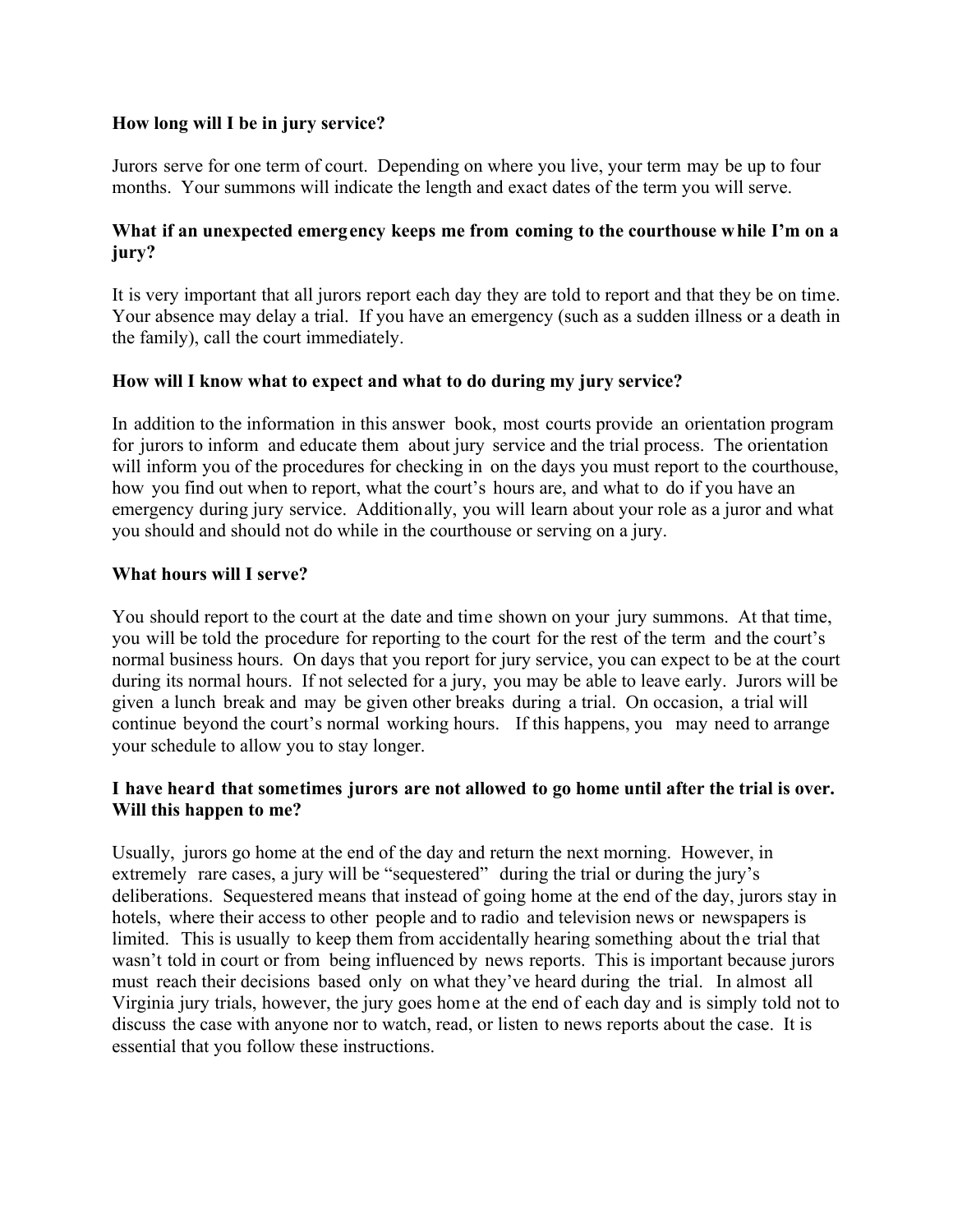*Jurors play an essential role in the trial of civil and criminal cases. Although many people do not know what to expect from jury service, most look back upon it as a rewarding experience. Jury service is a tangible, challenging, and indispensable contribution to our country.* 

#### **Is there anything I can do to make my jury service more comfortable, convenient, and enjoyable?**

Certainly! While efforts are made to reduce delay and avoid waiting time, you may have to wait awhile at the courthouse before you find out whether you have been chosen to actually sit on a jury (the reasons for this are explained in the next section). So bring a book, some needlework, or other quiet activity; solve a crossword puzzle; write a letter; sketch a picture; or get to know your fellow jurors. Remember that as a juror, you are a vital part of the court system. Part of the job of m any court employees, such as the bailiffs and the clerks, is to help make your jury service comfortable and convenient. Don't be afraid to ask them for help.

# **Part II: Selecting Juries for Trials**

### **Is it possible that I might report for jury service but not sit on a jury?**

Yes. The parties involved in a case generally seek to settle their differences and avoid the expense and time of a trial. Sometimes the case is settled just a few moments before the trial begins. So even though several trials are scheduled for a certain day, the court doesn't know until that morning how many will actually go to trial. But your time is not wasted – your very presence in the court encourages settlement.

#### **How are jurors chosen to sit on a jury in a civil case?**

When a trial is ready to begin, the bailiff calls potential jurors into the courtroom. If damages of \$15,000 or less are claimed in the case, 11 jurors will be called, and if damages of more than \$15,000 are claimed, 13 jurors will be called. The clerk or bailiff asks the potential jurors to stand, hold up their right hands, and swear or affirm that the will truthfully answer the questions about to be asked of them. If you are called as a potential juror, the judge will then tell you the names of the parties and their attorneys and briefly explain the nature of the case. The judge will ask if you are related to anyone involved in the case, have any financial interest or other interest in the outcome of the case, have formed or expressed an opinion, or have any personal bias or prejudice that might affect how you decide the case. If you don't think you can make a fair and impartial decision for any reason, you should tell the judge at this time.

The attorneys for each side might also ask you some questions. If the judge concludes that you may not be able to make a fair decision, you will be asked to step down, and another prospective juror will be brought in to replace you. After the judge decides that all potential jurors are qualified to fairly and impartially hear the case, the clerk will compile a list of jurors and give it to the attorneys. Each side will remove three names from the list. They do not have to give reasons for removing these names. If the amount claimed is \$15,000 or less, the final jury will have five members. If it is more than \$15,000, the jury will have seven members. The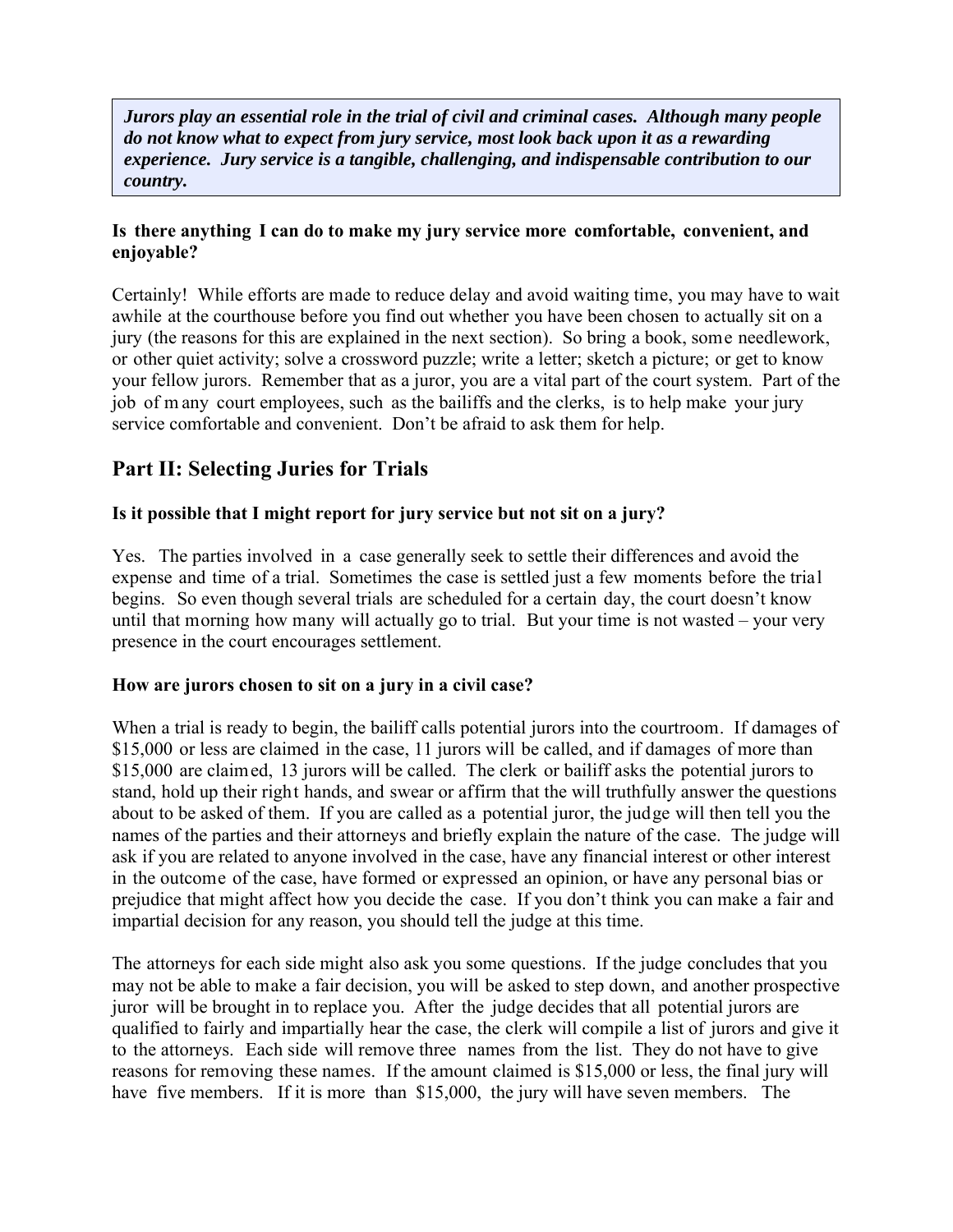remaining jurors then swear that they will hear the case and give a verdict they believe to be true. The trial is ready to begin.

*Trials begin with jury selection. Names are randomly selected from those on jury service to form a panel from which the trial jury will be selected. The judge excuses those on the panel whose knowledge of the people or circumstances would affect their impartiality.* 

#### **Why are some jurors removed from the list?**

Allowing both sides to participate in selecting the jury gives the parties the opportunity to feel that the jury will be fair and impartial when it decides the case. Being excused from a jury in no way reflects on your character or your competence as a juror, so you should not feel offended or embarrassed if your name is removed.

#### **How are juries chosen in a criminal case?**

The procedure for criminal cases is very similar to the procedure for civil cases. However, 20 prospective jurors are called for a felony trial, and the final jury will have 12 members. For a misdemeanor case, at least 13 jurors are called, and the final jury will have 7 members. (The difference between a felony and a misdemeanor case is described in the next section.)

#### **What are alternate jurors?**

Sometimes, when the judge believes that a case is likely to last for more than a day or two, additional jurors will be chosen from those summoned for jury duty, questioned, and challenged like other prospective jurors. The additional jurors are chosen to avoid having to retry the case should one or more jurors be excused from the jury during the trial for an emergency (such as illness), leaving too few jurors to decide the case. Throughout the trial, all jurors will sit together, paying careful attention to all the evidence. After closing argument, and before the jury retires to the jury room to decide the case, the judge will excuse from further jury duty enough jurors to reduce the number of jurors to the statutory number needed to decide the case.

*Trial by jury – being judged by our neighbors – is at the very heart of American justice. For the American citizen there is no finer contribution to our democratic society than serving as a juror.* 

### **Part III: The Trial**

#### **What are my responsibilities now that I'm part of a jury?**

In any trial, two kinds of questions will have to be decided at various times. These are questions of law and questions of fact. The judge decides the questions of law. You decide the questions of fact. After you have decided the questions of fact, you will apply the law to the facts as directed by the judge at the end of the trial.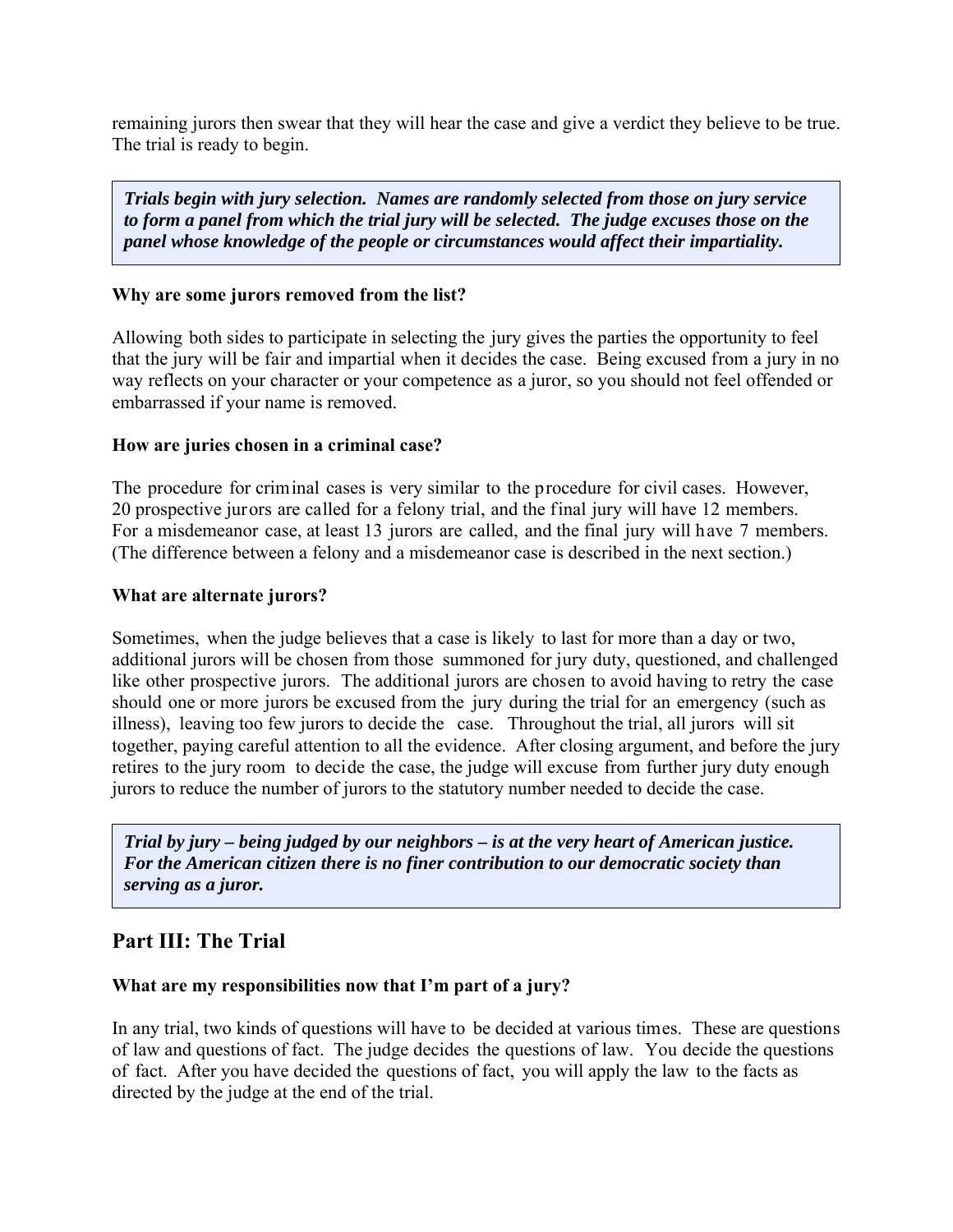#### **What is a "question of law?"**

Questions of law involve the determination of what the law is. They may be about procedural matters (what information can be admitted as evidence, what kinds of questions can be asked, which witnesses can appear, and what they can testify about), or they may involve questions of substantive law, which create, define, and regulate the rights of parties.

#### **What is a "question of fact?"**

Quite simply, it's deciding what really happened in a case. Don't be surprised if the evidence given by both sides is conflicting or if the testimony given by one witness contradicts another. After all, if everyone was in agreement about what happened and what should be done about it, the dispute probably wouldn't be in court, and a jury probably wouldn't be needed. Your job is to listen to all the testimony, consider all the evidence, and decide what you think really happened.

#### **Who else will be in the courtroom? What will they be doing?**

A number of people will be in the courtroom besides the judge, the jury, and the attorneys. The list below explains who they are and what they'll be doing:

**Plaintiff** (civil case). In a civil case, the person who brought the case to court is called the *plaintiff*.

**Defendant** (civil case). The person being sued in a civil case is called the *defendant*.

**Defendant** (criminal case). A person who has been charged with a crime is the *defendant* in a criminal case.

**Attorneys or counsel**. Attorneys representing the plaintiff, defendant, or the government in a criminal case are also referred to as *counsel*. Depending on who they represent and what court you are in, you may hear them called *counsel for the plaintiff, pl aintiff's attorney, counsel for the defendant, defendant's a ttorney or defense attorney* . An attorney representing the government in a criminal case is called the *prosecuting attorney* or *Commonwealth's attorney*.

**Court Reporter**. The *court reporter* keeps the official reco rd by recording every w ord spoken during the trial.

**Bailiff**. The *bailiff* keeps order, maintains the security of the court, and helps the judge and jury as needed.

**Clerk of court**. The *clerk of court,* also called the *clerk,* maintains the court files and preserves the evidence presented during the trial. The *clerk* may also administer the oaths to jurors and witnesses.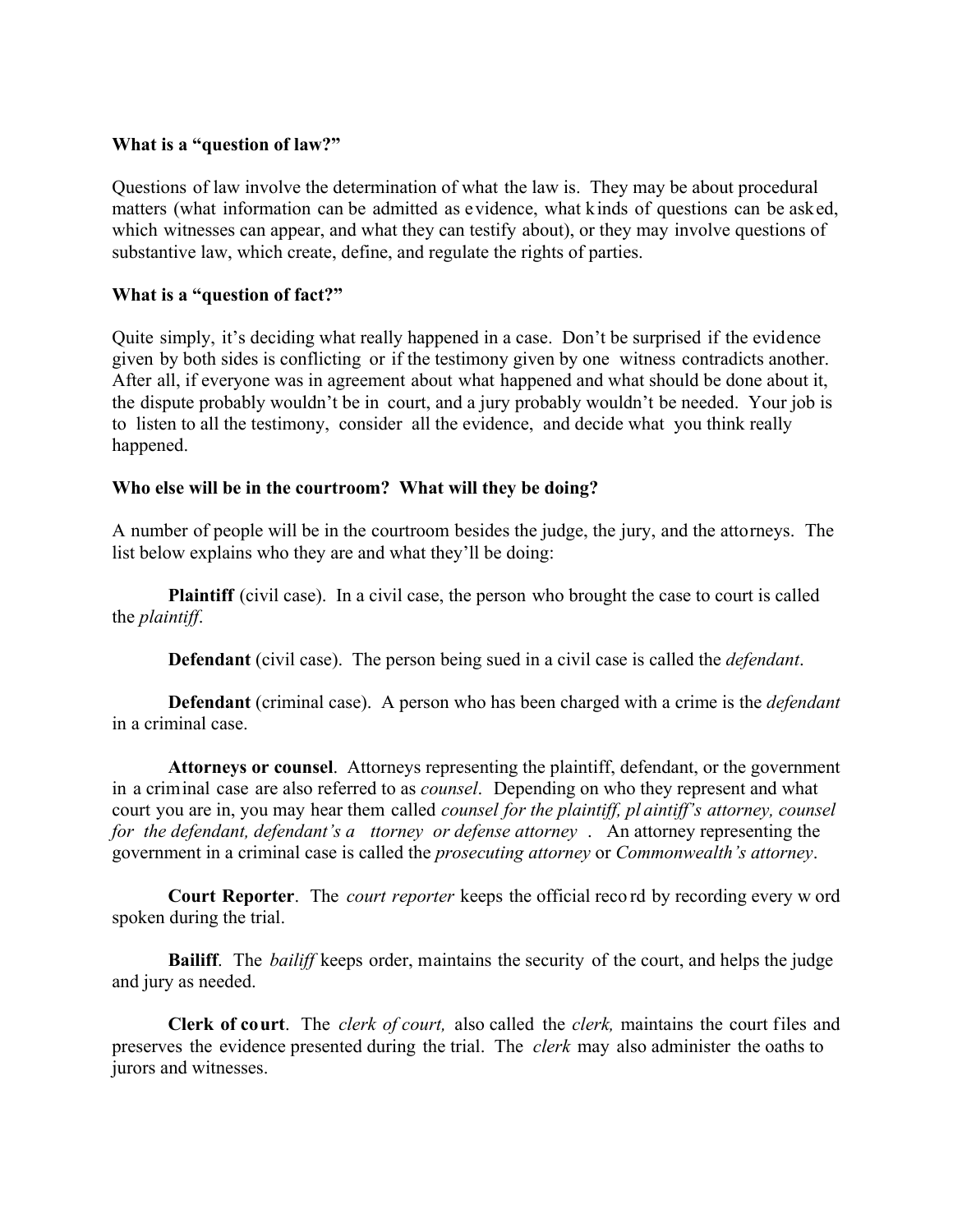**Witnesses**. Each side in a trial will probably have a number of *witnesses* who have information about the dispute. Very often, the judge will ask them to wait outside the courtroom until it is their turn to testify. This is done so they won't hear each other's testimony and be influenced by it.

| <b>Sequence of a Trial</b> |                                                                                                           |
|----------------------------|-----------------------------------------------------------------------------------------------------------|
| $\mathbf{I}$ .             | <b>Selection of a Jury</b>                                                                                |
| II.                        | <b>Opening Statements</b>                                                                                 |
|                            | A. Plaintiff's attorney (or prosecuting/Commonwealth's attorney for a<br>criminal case)                   |
|                            | <b>B.</b> Defendant's attorney                                                                            |
| Ш.                         | <b>Testimony of Witnesses and Presentation of Evidence</b>                                                |
|                            | A. Plaintiff's attorney (or prosecuting/Commonwealth's attorney for a<br>criminal case)                   |
|                            | 1. Direct examination of plaintiff's witnesses by plaintiff's attorney                                    |
|                            | 2. Cross-examination of plaintiff's witnesses by defendant's attorney                                     |
|                            | 3. Redirect examination of plaintiff's witnesses by plaintiff's attorney                                  |
|                            | <b>B.</b> Defendant's attorney                                                                            |
|                            | 1. Direct examination of defendant's witnesses by defendant's attorney                                    |
|                            | 2. Cross-examination of defendant's witnesses by plaintiff's attorney                                     |
|                            | 3. Redirect examination of defendant's witnesses by defendant's                                           |
|                            | attorney                                                                                                  |
| IV.                        | <b>Selection and Preparation of Jury Instructions</b>                                                     |
| V.                         | <b>Jury Instructions Presented to the Jury</b>                                                            |
| VI.                        | <b>Closing Arguments</b>                                                                                  |
|                            | A. Plaintiff's attorney (or prosecuting/Commonwealth's attorney for a<br>criminal case)                   |
|                            | <b>B.</b> Defendant's attorney                                                                            |
|                            | C. Plaintiff's attorney (or prosecuting/Commonwealth's attorney for a<br>criminal case) to close the case |
| VII.                       | <b>Jury Deliberations</b>                                                                                 |
| VIII.                      | <b>Verdict of Jury</b>                                                                                    |

#### **What happens during a civil trial?**

After the clerk or bailiff has sworn in the jury, the case is ready to begin. If a plaintiff or defendant is pro se, that is, not represented by an attorney, then that party will perform the tasks of the attorney while representing himself or herself in the trial. Both attorneys may make opening statements explaining their client's position and outlining the evidence they expect to present that will support their claims. These statements are not evidence and should not be considered as such. The witnesses for the plaintiff are then called and questioned by the attorney for the plaintiff and cross-exam ined by the attorney for the defendant. After cross-examination, the plaintiff's attorney may reexamine some of the witnesses. After all the plaintiff's witnesses have been called and all of the plaintiff's evidence has been presented, the attorney will tell the judge that the plaintiff rests.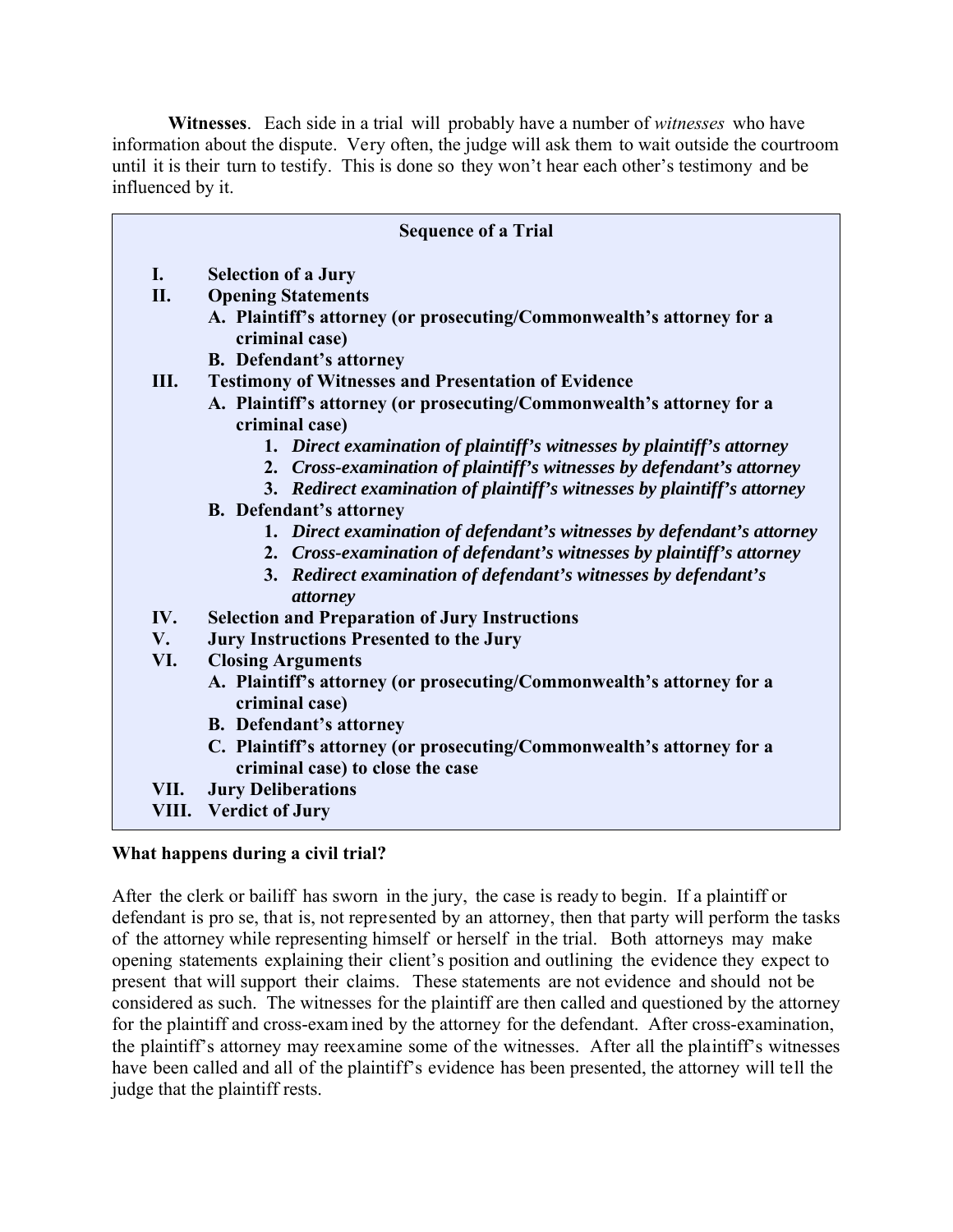Witnesses for the defendant may then be called . This time, the defendant's attorney questions the witnesses, and the plaintiff's attorney cross-examines them. When all the defendant's witnesses and evidence have been presented, the defense will also rest. After the defendant has finished, the plaintiff has the right to offer testimony in reply.

Out of the presence of the jury, the judge and the attorneys will consider the instructions the judge will give the jurors about the law of the case. After the judge has decided on the instructions, the judge will read the jury instructions to the jury and then the attorneys make their closing arguments. The closing arguments let each attorney tell the jury what they think the evidence proves and why their client should win. These closing arguments may help jurors recall many details of the case, but they are not evidence. The plaintiff's attorney speaks first, followed by the defendant's attorney. Finally, the plaintiff's attorney speaks again and closes the case.

#### **What are jury instructions?**

Jury instructions tell the jury what the laws are that govern a particular case. Each attorney gives the judge a set of proposed jury instructions. The judge considers each instruction and gives the ones that properly state the law that applies to the case. The jurors must accept and follow the law as instructed by the judge even though they may have a different idea about what the law is or ought to be.

#### **Who awards damages in a civil case?**

In a civil case, the jury not only decides on a verdict for one side or the other, but also awards damages. That is, if the jury determines that an award of money should be made, the jury also decides how much money should be paid.

#### **How are criminal cases tried?**

Criminal cases are very similar to civil cases, except instead of a plaintiff, there is a prosecuting attorney. The prosecuting attorney may represent either the Commonwealth (the state) or a city, county, or town.

#### **What are the two types of criminal cases?**

There are two kinds of criminal offenses: felonies and misdemeanors. A felony is an offense that can be punishable by confinement in a state correctional facility or by death. A felony punishable by death is called a capital offense. If the m aximum punishment allowed by law is less than one year in confinement or only a fine, the offense is called a misdemeanor.

*The jury's primary role is to determine the facts based on an evaluation of all the evidence the judge rules admissible.*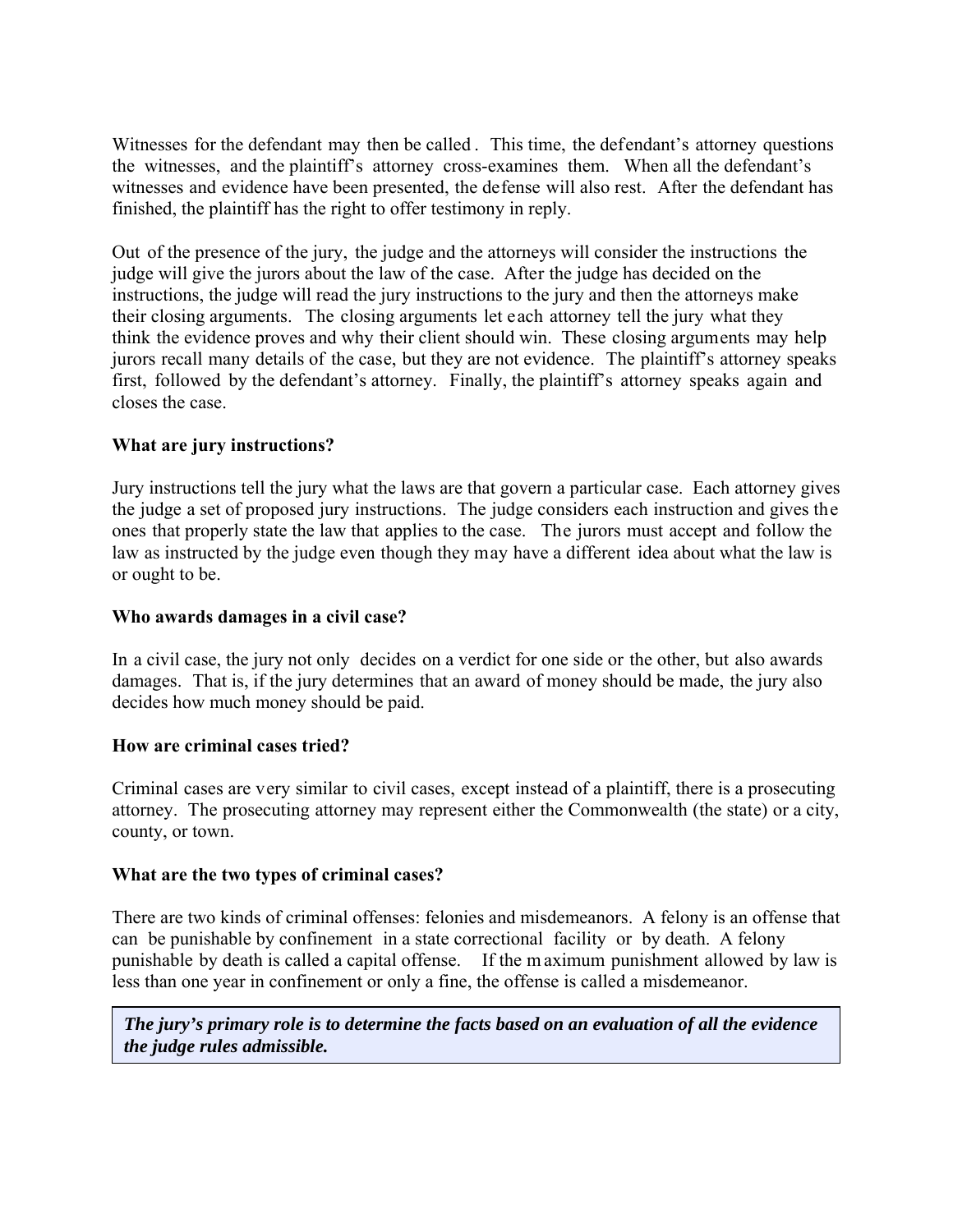#### **Who sets the punishment in criminal cases?**

In felony or serious misdemeanor cases, the jury first decides the defendant's guilt or innocence and then, in a separate proceeding, the same jury decides on the penalty. In lesser misdemeanor criminal cases, the jury sets the punishment at the same time that they decide their verdict.

#### **Why do the attorneys object to certain statements or evidence?**

An important part of an attorney's job is to protect the client's rights during a trial. This includes making sure that the only evidence presented during the trial is evidence that is proper, relevant, and allowed by law. If evidence is submitted that the attorney feels is improper, or if the attorney feels that the other side is asking questions that are unlawful, the attorney will call out "Objection!" By objecting, the attorney is asking the judge to rule on whether the law allows the particular piece of evidence, the statement or the question to be admitted. If the judge thinks it should be admitted, the judge willsay "Objection overruled." If the judge agrees that the evidence in question is improper, the judge will say "Objection sustained." How often an attorney raises objections during the trial shouldn't bias you against that attorney's case.

#### **Why is the jury sometimes asked to leave the courtroom in the middle of a trial?**

The judge may decide to send the jury from the courtroom in the middle of a trial. When the jury is gone, the attorneys and the judge will discuss points of law or whether certain evidence can be admitted. The purpose of these discussions is to make sure that the jury hears only evidence that is legally valid before making its decision. You will be called back to the courtroom when the judge's decision is made.

#### **What should I do when testimony is stricken from the record?**

You must disregard that testimony. Sometimes the jury hears testimony that the judge later decides they should not have heard. The judge will tell the jury to consider the case as if they had never heard the stricken testimony. You must follow the judge's instructions if the parties in the case are to receive a fair trial.

#### **Can I talk to anyone about the trial while it's going on?**

No. As long as the trial is still going on, do not discuss the trial with anyone. Do not even discuss the case with your fellow jurors until you begin your deliberations. When the trial is over, you can discuss it with anyone if you want to, or you may keep silent if you prefer.

#### **Can I watch news reports of the trial or read newspaper accounts of it?**

No. As long as the trial is still going on, you must avoid news accounts of the case.

**What if I accidentally hear something about the trial outside the courtroom, or if someone contacts me about the trial while it is still going on, or if I realize during the trial I have some special information that relates to the case?**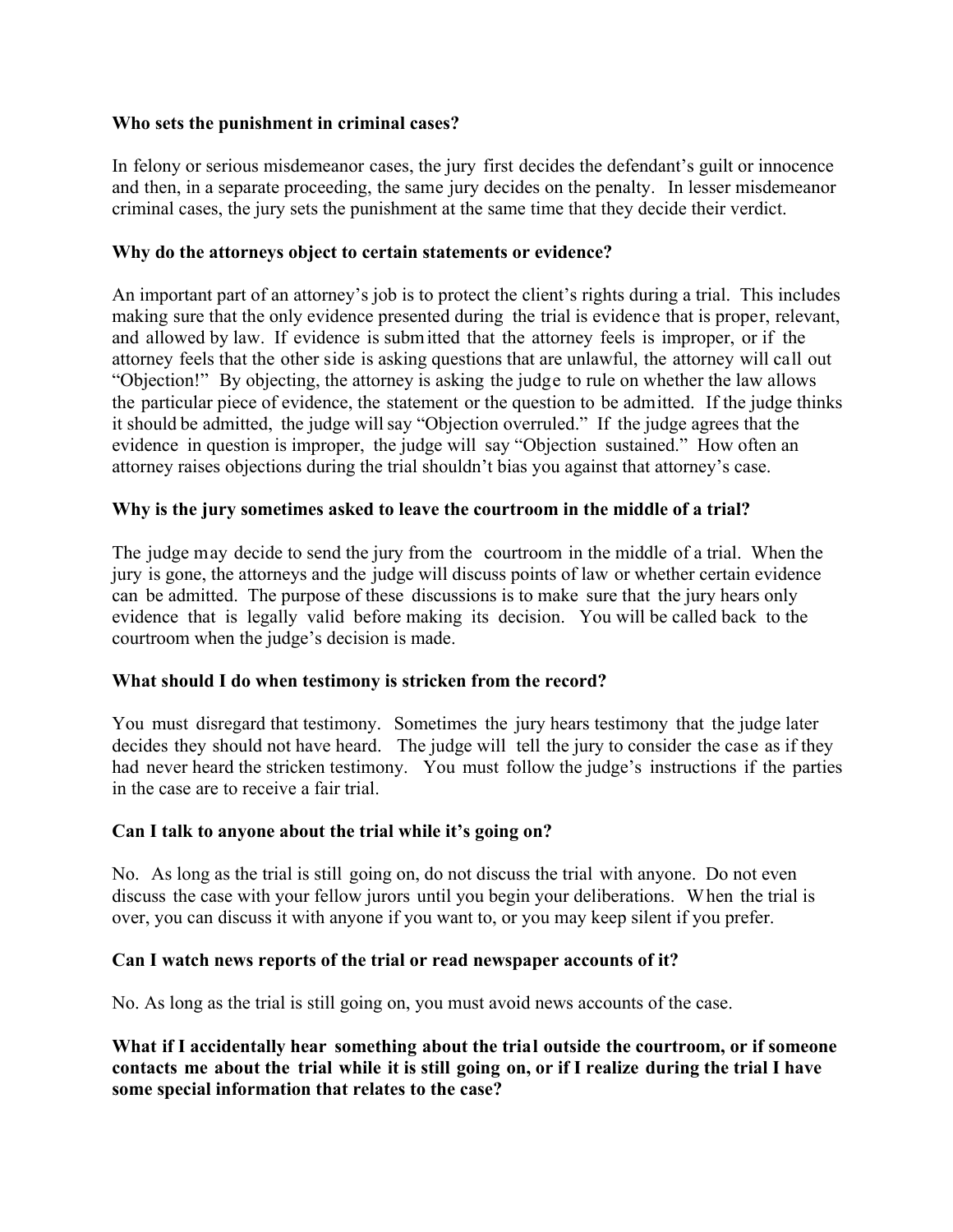Ask the bailiff to tell the judge immediately what has happened. Tell no one about the incident except the bailiff or the judge.

#### **What if I need a break during the trial?**

Jurors are given lunch breaks and may be given other breaks during a trial. If it is absolutely necessary that you take a break for some reason at any other time during the trial, tell the bailiff or the judge. But note that these requests are highly unusual and should be made only if absolutely necessary.

## **Part IV: Deciding on a Verdict**

#### **What happens after the closing arguments?**

After the judge gives you your instructions and you hear the attorneys' closing arguments, you leave the courtroom and go to the jury room to begin your deliberations. "Deliberation" is the process the jury uses to reach its verdict. During deliberations, the jury will discuss evidence and review law and facts.

#### **Will anyone be in the jury room besides the jury?**

No. But if you have any questions or need any help, the bailiff will be nearby.

#### **What's the first thing we do?**

The first thing you should do is elect one member of the jury to preside over the deliberations, seeing that everyone has an opportunity to participate and that the discussions remain orderly. The person chosen to preside takes part in deliberations and votes on the verdict along with everyone else.

#### **What if we don't understand the jury instructions?**

You may take written copies of the jury instructions to the jury room with you. If you don't understand the instructions, you may ask the judge to explain them to you. It is usually best to put your questions in writing and ask the bailiff to give them to the judge, since the judge will discuss the questions with the attorneys before answering them.

#### **How should we conduct our deliberations?**

Each juror may have a different opinion at the start of the deliberations. To reach a unanimous decision, some jurors may have to change their opinion. You should keep an open mind; listen carefully to other jurors' opinions, and the reasons for their opinions. You should be prepared to tell the other jurors what you think and why. Be fair and carefully consider what your fellow jurors are saying. Do not let yourself be intimidated into changing your opinion, and do not intimidate anyone else. Change your opinion only if you genuinely agree with what another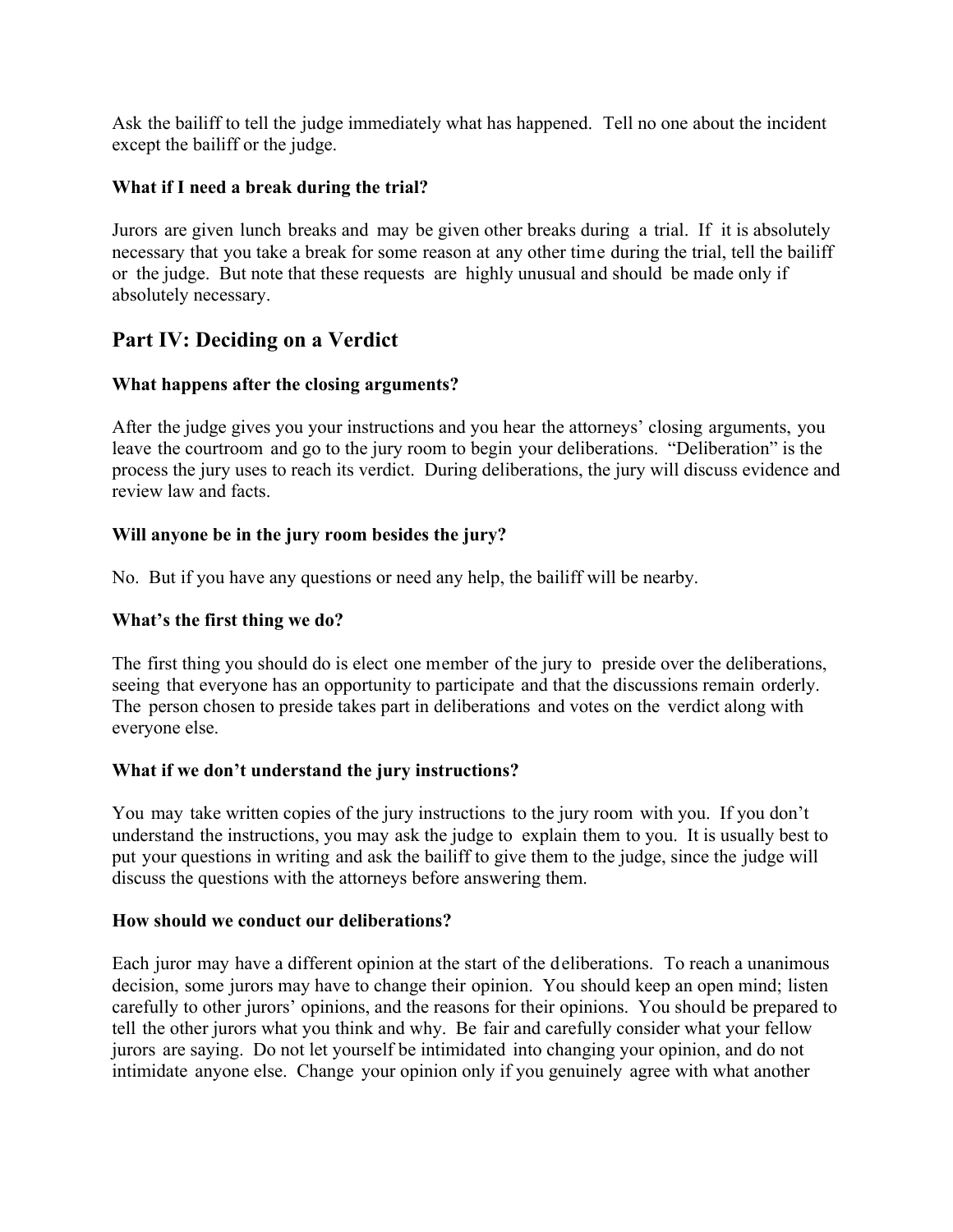juror is saying. After a full discussion of the issues, the jury should be able to reach a decision that each juror can agree to with a clear conscience.

#### **Do we all have to agree?**

Yes. Every juror m ust agree on the verdict. This is known as a unanimous verdict. If the jury cannot agree, then the judge must declare a mistrial.

#### **What should we do after we've reached our verdict?**

The person chosen to preside will write down the jury's verdict on a form prepared by the judge, sign it, and notify the bailiff that a verdict has been reached. The bailiff will notify the judge, who will call everyone including the jury back to the courtroom. The clerk will ask for the jury's verdict and read it out loud.

*Your decision can affect the human rights, the civil rights, the property rights, even the right to life of your fellow citizens. The Commonwealth has called on you and is now counting on you to apply your sense of equity and your common sense as a layman to the formal rules of law.* 

## **Part V: Glossary**

The list below defines some of the terms not defined elsewhere in this pamphlet, as well as some terms you might hear at the court or during a trial:

- **action, case, cause, suit, lawsuit** These terms all refer to a proceeding in a court of law.
- **acquit** To find a defendant not guilty in a criminal trial.
- **affidavit** A written or printed statement made under oath.
- **answer** A formal response made by the defendant, which admits or denies what is claimed by the plaintiff.
- **burden of proof** This term refers to which side is obligated to prove the facts of the case.
- **cause of action** A legal claim.
- **charge** A formal accusation that someone has committed a criminal offense.
- **counterclaim** A claim presented by the defendant in a civil case alleging that the plaintiff owes damages to the defendant.
- **cross-examination** An attorney's questioning of a witness called to testify by the other side in the case.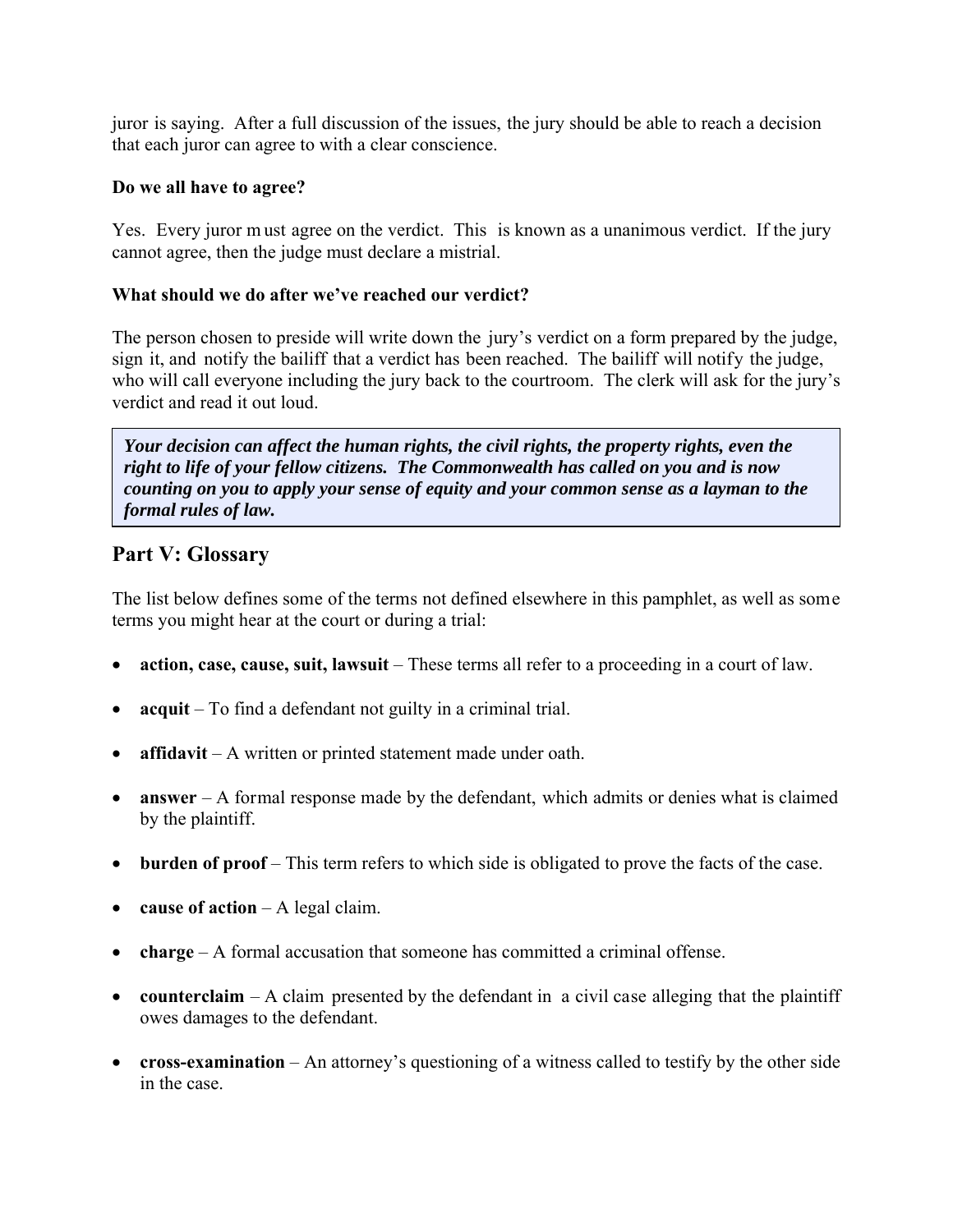- **damages** Compensation (usually monetary) awarded to someone who has suffered loss, detriment, or injury to their person, property, or rights.
- **deposition** Sworn testimony taken and recorded outside the courtroom but according to the rules of the court.
- **evidence** Any form of proof legally presented at a trial, including records, documents, photographs, and testimony of witnesses.
- **exhibit** A paper, document, or other physical object presented to the court as evidence during a trial.
- **hearsay** A statement made by someone other than the person testifying, which is offered in evidence to prove the truth of the matter asserted.
- **impeachment of a witness** An attempt to show that the testimony of a witness is not truthful, accurate, or reliable.
- **inadmissible** Material or information that cannot be admitted or received as evidence under established rules of evidence.
- **indictment** A written accusation by a grand jury charging someone with committing a crime.
- **leading question** A question that suggests to a witness the answer the attorney wants in response.
- **litigant** An individual who brings or defends a lawsuit.
- **motion** A request made by an attorney for a ruling or an order by a judge on a particular issue.
- **perjury** Lying under oath, which is a criminal offense.
- **plea** A defendant's response to a criminal charge ("guilty" or "not guilty").
- **pleadings** Formal, written allegations by both sides of their claims.
- **polling the jury** Asking jurors individually after the verdict has been read whether they agree with the verdict.
- **rebuttal** The introduction of contradicting or opposing evidence.
- **search warrant** A written order issued by a judge or magistrate, directing a law enforcement officer to search a specific location for specific things or individuals.